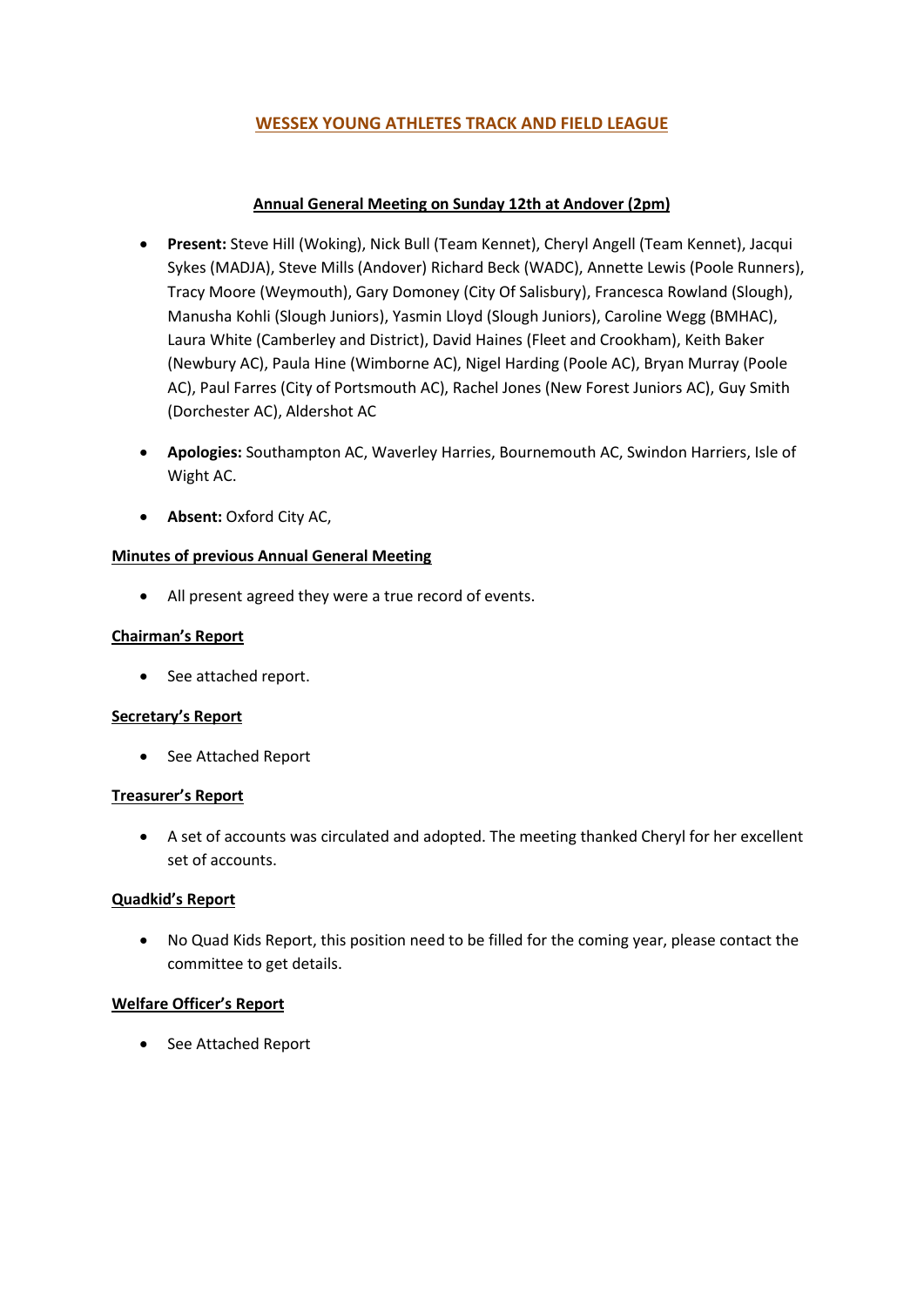# Election of Officers

The following were elected.

| President                       | Tim Wilding (New Forest Juniors)        |
|---------------------------------|-----------------------------------------|
| Vice President                  | Nigel Harding (Poole AC)                |
| Chairman                        | Nick Bull (Team Kennet)                 |
| Vice Chair                      | Laura White (Camberley                  |
| Secretary                       | Darryn Cambell                          |
| Quad Kids Co-ordinator          | <b>Bill Bingham (Waverley Harriers)</b> |
| Treasurer                       | Cheryl Angell (Team Kennet)             |
| League Records/Athletics Weekly | Nigel Harding (Poole AC)                |
| <b>Welfare Officer</b>          | Cheryl Angell (Team Kennet)             |
| League Co-ordinator             | Nick Bull (Team Kennet)                 |
| League Co-ordinator             | Cheryl Angell (Team Kennet)             |
| League Co-ordinator             | Laura White (Camberley                  |
| League Co-ordinator             | Mark Bradford (Andover)                 |
| League Co-ordinator             | Tim Wilding (New Forest Juniors         |
| League Co-ordinator             | Susan French (Basingstoke)              |
| League Co-ordinator             | Richard Beck (WADC)                     |
| League Co-ordinator             | Steve Hill (Woking AC)                  |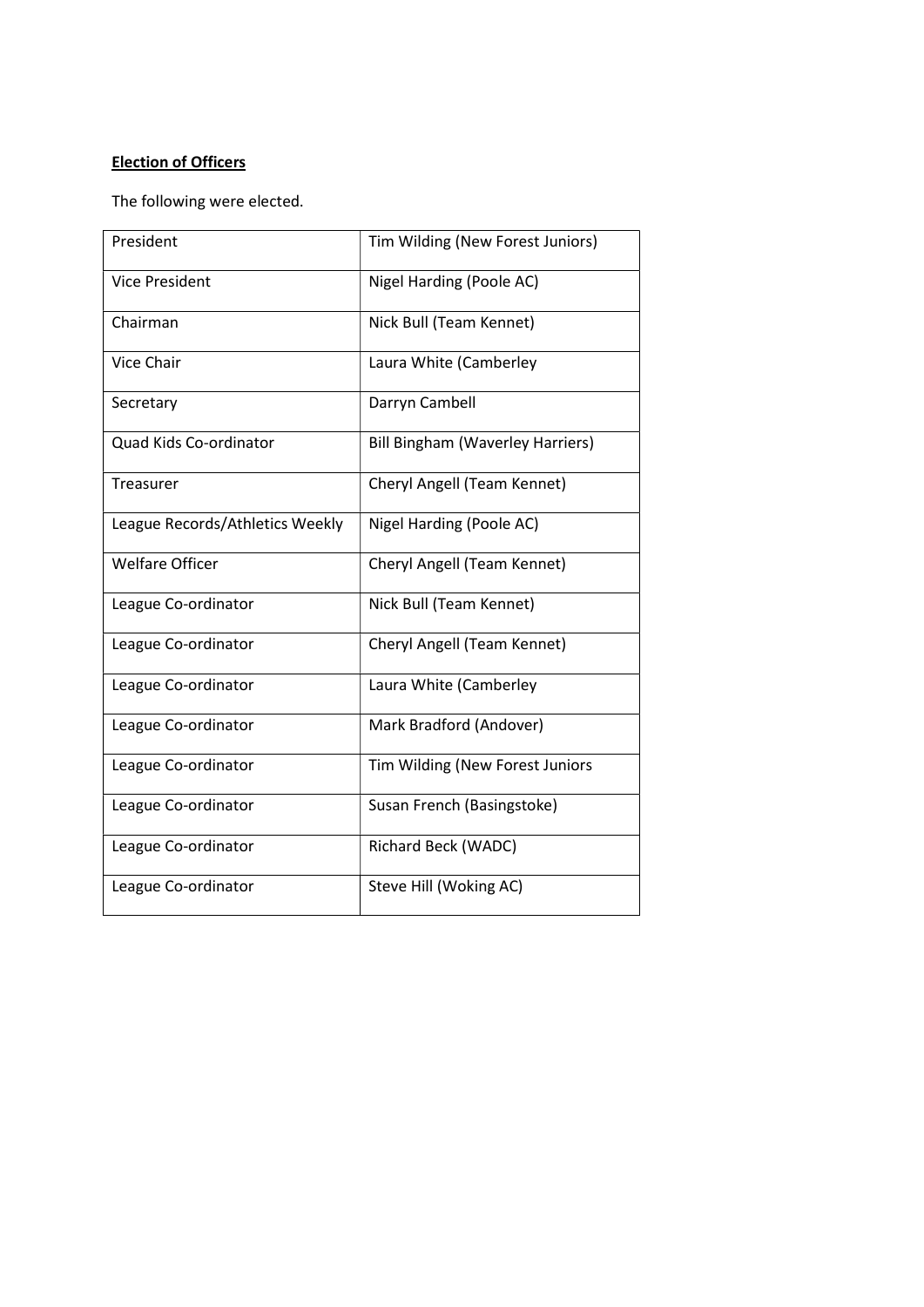### League Structure 2018

- Dorchester contacted the committee, the no longer want to be part of a composite team with Weymouth and be their own team within the league. The league would them have 25 members which isn't workable with regards to the fixture matrix. The following options were discussed
	- o Weymouth and Poole Runners join together as a composite team
	- o Weymouth are not part of the league but can attend matches as non-scorers
	- o The league is expanded to 28 teams.
- $\bullet$  Weymouth and Poole Runners are meeting on 27<sup>th</sup> November, if they decided not to join together, the AGM have agreed that Weymouth can be non-scorers in the league and that Dorchester can join of their own accord
- It was agreed that the league would provide the letters at the beginning of season, clubs will still provide Quad kids numbers 1 – 120 (Front and Back)

### 2018 dates and Venues

The following dates (venues to be arranged with host clubs) were agreed.

- Match 1 April 8th and April 22nd
- Match 2 June 3rd and June 10th
- Match 3 June 24th and July 1st
- Match  $4$  July 8th and July  $15<sup>th</sup>$

### Timetable and Team Structure

- A request was made to revisits the clash on the timetable between the Hurdles and the U15G, U17 and U20W High Jump, the committee agreed that this would be reviewed to see if the clash can be avoided.
- The AGM voted to move the timetable back to the 2016 version of the with the U15G Hurdles at the original time.
	- $\circ$  For 8 Clubs
	- o Against 3 Clubs
	- $\circ$  Abstaining 7 Clubs